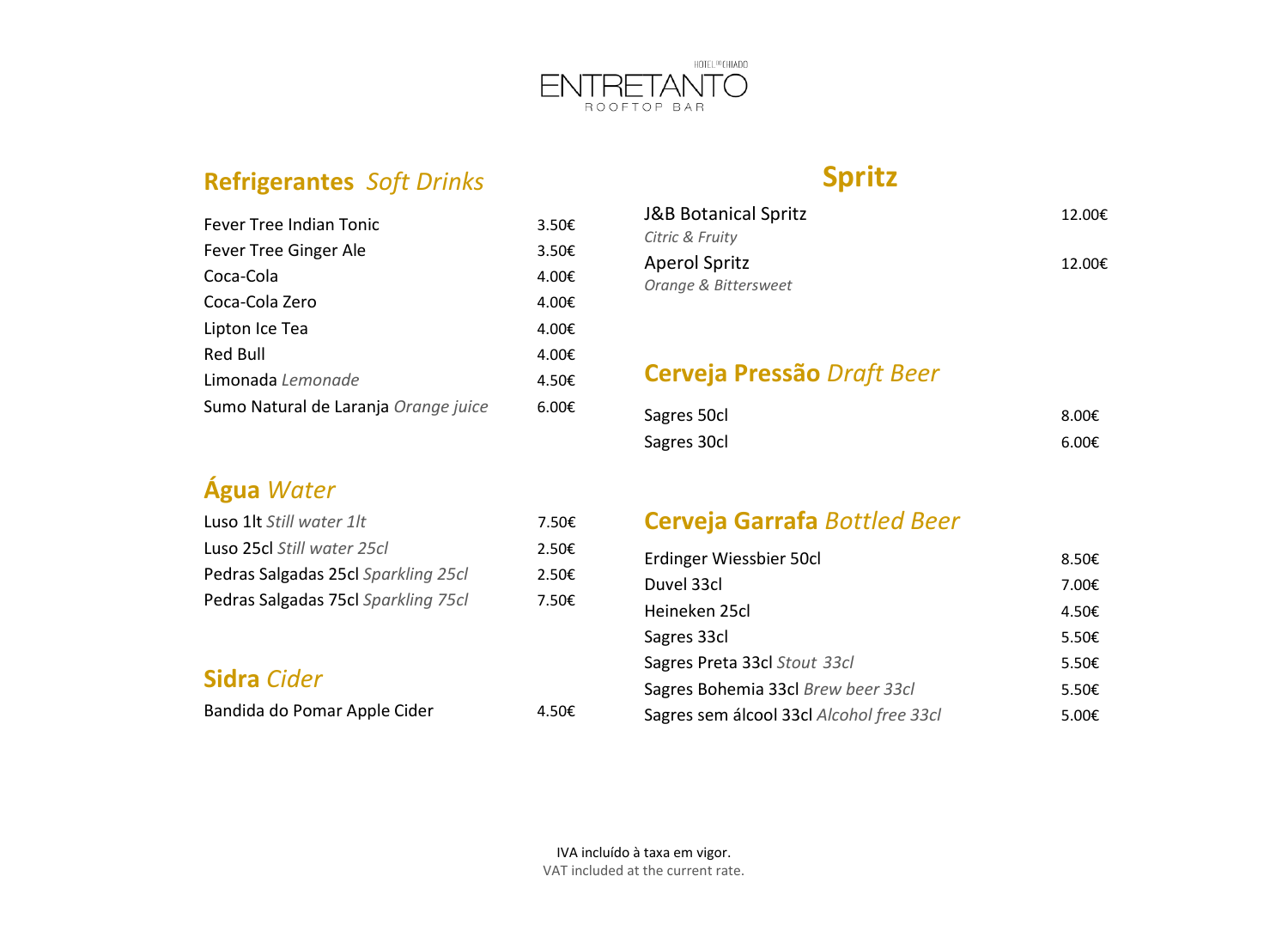

# **Cocktails**

## **Gin & Tonic\***

| Mojito                                                                                                                      | 14.00€ | Tangueray Nº Ten                  | 13.00€ |
|-----------------------------------------------------------------------------------------------------------------------------|--------|-----------------------------------|--------|
| Plantation 3 Stars, Lima fresca, Hortelã fresca, Açúcar amarelo<br>Plantation 3 Stars, Fresh lime, Fresh mint, Brown Sugar  |        | Toranja vermelha   Red Grapefruit |        |
| <b>Moscow Mule</b>                                                                                                          | 14.50€ | <b>Tanqueray London Dry</b>       | 10.00€ |
| Smirnoff Red, Sumo de lima, Xarope de Açúcar, Ginger Beer<br>Smirnoff Red, Lime Juice, Simple Syrup, Ginger Beer            |        | Lima $ $ Lime                     |        |
| The Garden Gin Sour                                                                                                         | 14.50€ | Citadelle Classic                 | 10.00€ |
| Citadelle, Cassis, Flor de Sabugueiro, Limão, Gengibre, clara de ovo.                                                       |        | Limão   Lemon                     |        |
| Citadelle, Cassis, Elderflower, Lemon, Ginger, egg white                                                                    |        | Citadelle Jardin d'Été            | 12.00€ |
| Margarita                                                                                                                   | 14.50€ | Laranja   Orange                  |        |
| Don Julio Blanco, Lima, Triple Sec, Xarope de Agave<br>Don Julio Blanco, Lime, Grapefruit, Soda, Agave Syrup                |        | Gordon's Sicilian Lemon           | 11.00€ |
| Piña Colada                                                                                                                 | 15.00€ | Limão   Lemon                     |        |
| Plantation Pineapple, Ananás, Laranja, Creme de Coco, Nata<br>Plantation Pineapple, Orange, Pineapple, Coconut Cream, Cream |        | Hendrick's                        | 13.00€ |
| Negroni                                                                                                                     | 13.00€ | Pepino   Cucumber                 |        |
| Tangueray London Dry, Campari, Martini Rosso                                                                                |        | Sharish                           | 13.00€ |
| Pink Affair by Paula Bollinger                                                                                              | 13.00€ | Limão   Lemon                     |        |
| Espumante, Triple Sec, Sumo de frutos vermelhos, Rosmaninho                                                                 |        | G'Vine Floraison                  | 13.00€ |
| Sparkling Wine, Triple Sec, Red berries juice, Rosemary                                                                     |        | Uvas   Grapes                     |        |
| <b>Bulleit Whiskey Sour</b>                                                                                                 | 14.00€ |                                   |        |
| Bulleit Bourbon, Limão, Xarope de Açúcar, Clara de Ovo                                                                      |        | Monkey 47                         | 13.00€ |
| Bulleit Bourbon, Lemon, Simple Syrup, Egg White                                                                             |        | Lima $ $ Lime                     |        |
|                                                                                                                             |        |                                   | 旅客保持   |



*\*Fever Tree Indian Tonic ou/or Fever Tree Light*

IVA incluído à taxa em vigor. VAT included at the current rate.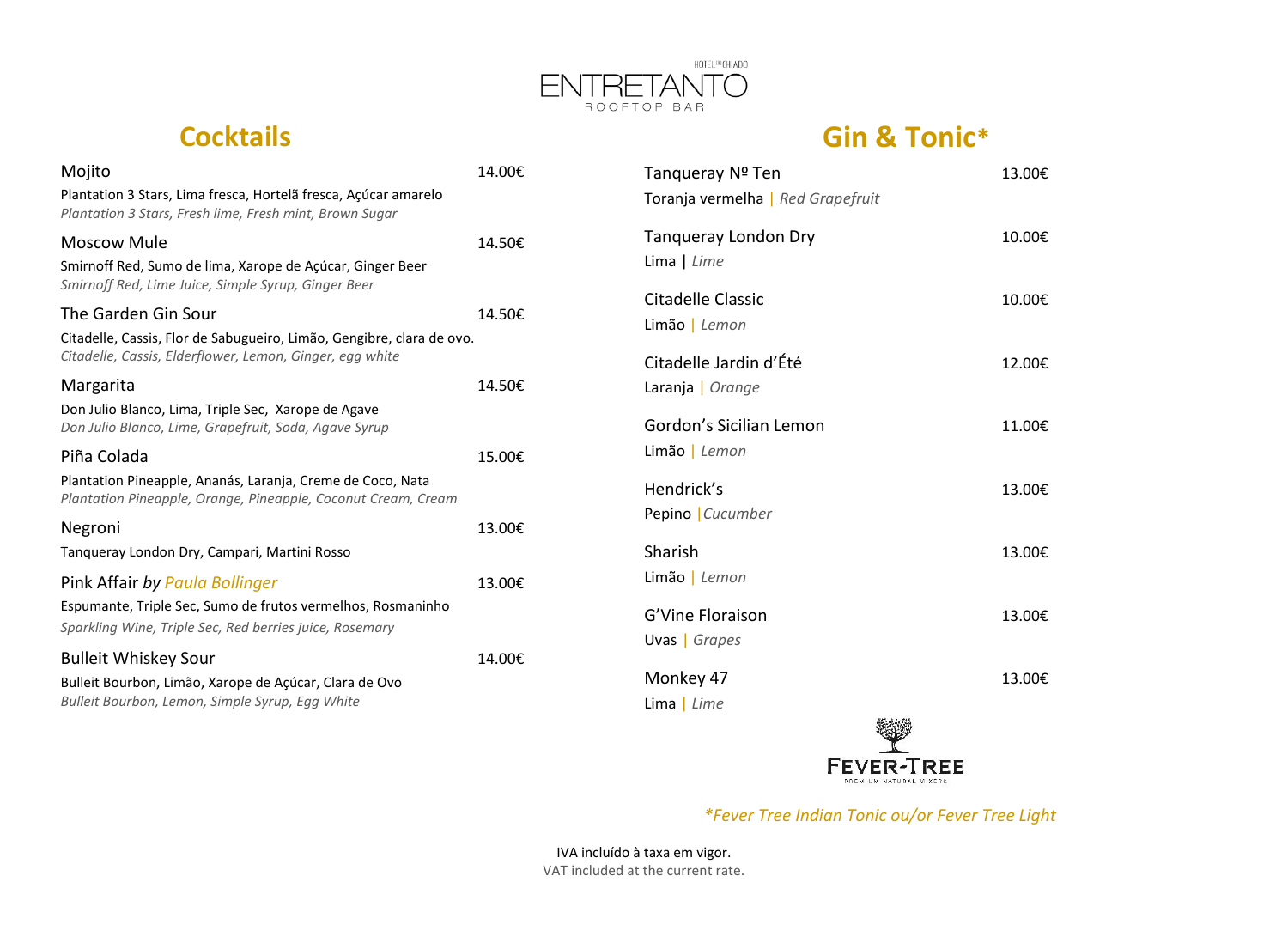

| <b>Vinho Branco</b> White Wine Grf Bottle Copo Glass |        |                 | <b>Vinho Tinto</b> Red Wine   Grf Bottle   |        | <b>Copo</b> Glass |
|------------------------------------------------------|--------|-----------------|--------------------------------------------|--------|-------------------|
| Piano Reserva<br>Douro                               | 23.50€ | $5.00 \epsilon$ | Vinha dos Santos<br>Douro                  | 25.00€ | $5.50 \epsilon$   |
| Chícharo<br>Tejo                                     | 23.50€ | 5.00€           | Vidente<br>Dão                             | 25.00€ | 5.50€             |
| Herdade do Paço do Conde<br>Alentejo                 | 23.50€ | $5.00 \epsilon$ | Lima Mayer<br>Alentejo                     | 25.00€ | 5.50€             |
| Quinta do Crasto<br>Douro                            | 25.00€ |                 | Roquette & Cazes<br>Douro                  | 29.00€ |                   |
| Quinta do Boição<br>Vinhas Velhas Grande Reserva     | 29.00€ |                 | Quinta do Pinto<br>Lisboa                  | 28.00€ |                   |
| <b>Bucelas</b><br>Rubrica<br>Alentejo                | 24.00€ |                 | Piano Reserva<br>Touriga Nacional<br>Douro | 25.00€ |                   |
| Malaca<br>Algarve                                    | 23.50€ |                 | Quinta das Lamelas Reserva<br>Douro        | 27.00€ |                   |

| <b>Vinho Verde</b> Green Wine   Grf Bottle Copo Glass Vinho Rosé Rose Wine   Grf Bottle |        |                 |                   |        | <b>Copo</b> Glass |  |
|-----------------------------------------------------------------------------------------|--------|-----------------|-------------------|--------|-------------------|--|
| Casa do Valle Grande Escolha                                                            | 23.00€ | $5.00 \epsilon$ | Malaca<br>Algarve | 23.00€ | 5.00 $\epsilon$   |  |
| Quinta de Curvos                                                                        | 23.00€ | 5.00€           | Lima Mayer        | 23.00€ | 5.00 $\epsilon$   |  |
| Rebouça                                                                                 | 24.00€ |                 | Alentejo          |        |                   |  |

IVA incluído à taxa em vigor. VAT included at the current rate.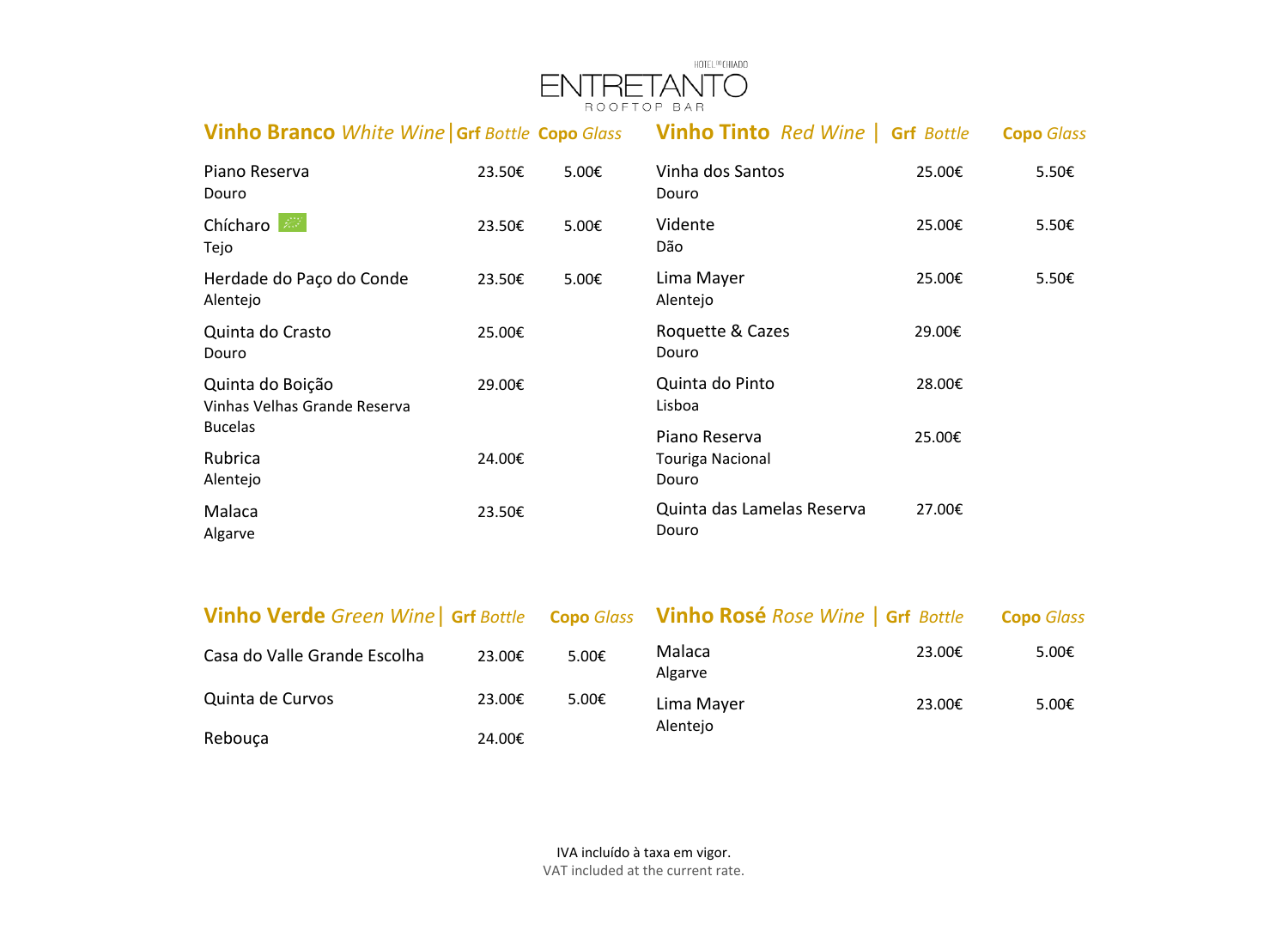

| <b>Champanhe Champagne</b>   Grf Bottle Copo Glass  |                    |        | <b>Vinhos do Mundo World Wines</b>                                          | <b>Grf</b> Bottle |
|-----------------------------------------------------|--------------------|--------|-----------------------------------------------------------------------------|-------------------|
| Möet & Chandon Impérial Brut<br><b>Ruinart Brut</b> | 65.00€<br>84.00€   | 15.00€ | Chanson Pére et Fills Chardonnay Branco   White 25.00€<br>Bourgogne, France |                   |
| Ruinart Blanc de Blancs Brut<br>Ruinart Rosé Brut   | 130.00€<br>109.00€ |        | Hess Select Cabernet Sauvignon Tinto   Red<br>Napa Valley, California       | 25.00€            |
|                                                     |                    |        | Crios Malbec Tinto   Red<br>Mandonza Argentina                              | 22.00€            |

### **Espumante** *Sparkling Wine* | **Grf** *Bottle* **Copo** *Glass*

| Charles Pelletier Grande Réserve | 27.00€ | 7.50€ |
|----------------------------------|--------|-------|
| <b>Blanc de Blancs Brut</b>      |        |       |
| Vértice Reserva Bruto            | 32.00€ |       |
| Douro                            |        |       |

| <b>Porto Port</b>                                         | Grf Bottle 37.5cl | <b>Copo</b> Glass |
|-----------------------------------------------------------|-------------------|-------------------|
| Niepoort LBV 2015                                         | 45.00€            |                   |
| Kopke White 10 Anos 10 Years                              |                   | 12.00€            |
| Niepoort Tawny 10 Anos 10 Years                           |                   | 12.00€            |
| Kopke Dry White                                           |                   | 10.00€            |
| Quinta Das Lamelas Rosé                                   |                   | 9.00€             |
| Kopke Ruby                                                |                   | 10.00€            |
| Taylors Tawny 20 Anos 20 Years                            |                   | 14.00€            |
| Quinta Das Lamelas Very Old White 60 Anos 60 Years 40.00€ |                   |                   |

| <b>Vinhos do Mundo World Wines</b>                                          | <b>Grf</b> Bottle |
|-----------------------------------------------------------------------------|-------------------|
| Chanson Pére et Fills Chardonnay Branco   White 25.00€<br>Bourgogne, France |                   |
| Hess Select Cabernet Sauvignon Tinto   Red<br>Napa Valley, California       | 25.00€            |
| Crios Malbec Tinto   Red<br>Mendonza, Argentina                             | 22.00€            |

## **Sangrias**

| <b>Espumante 1lt</b> Sparkling wine 1lt | 23.00€ |
|-----------------------------------------|--------|
| Vinho tinto 1lt Red wine 1lt            | 20.00€ |
| Vinho branco 1lt White wine 1lt         | 20.00€ |

### **Madeira** *Madeira Wine*

| Cossart Gordon verdelho 5 anos 5 Years | 9.00€  |
|----------------------------------------|--------|
| Meio Seco Medium Dry                   |        |
| Cossart Gordon Bual 10 anos 10 Years   | 10.00€ |
| <b>Meio Doce</b> Medium Rich           |        |

#### **Moscatel**

| Roxo José Maria Da Fonseca, Setúbal | 10.00€ |
|-------------------------------------|--------|
| Quinta Das Lamelas, Douro           | 9.00€  |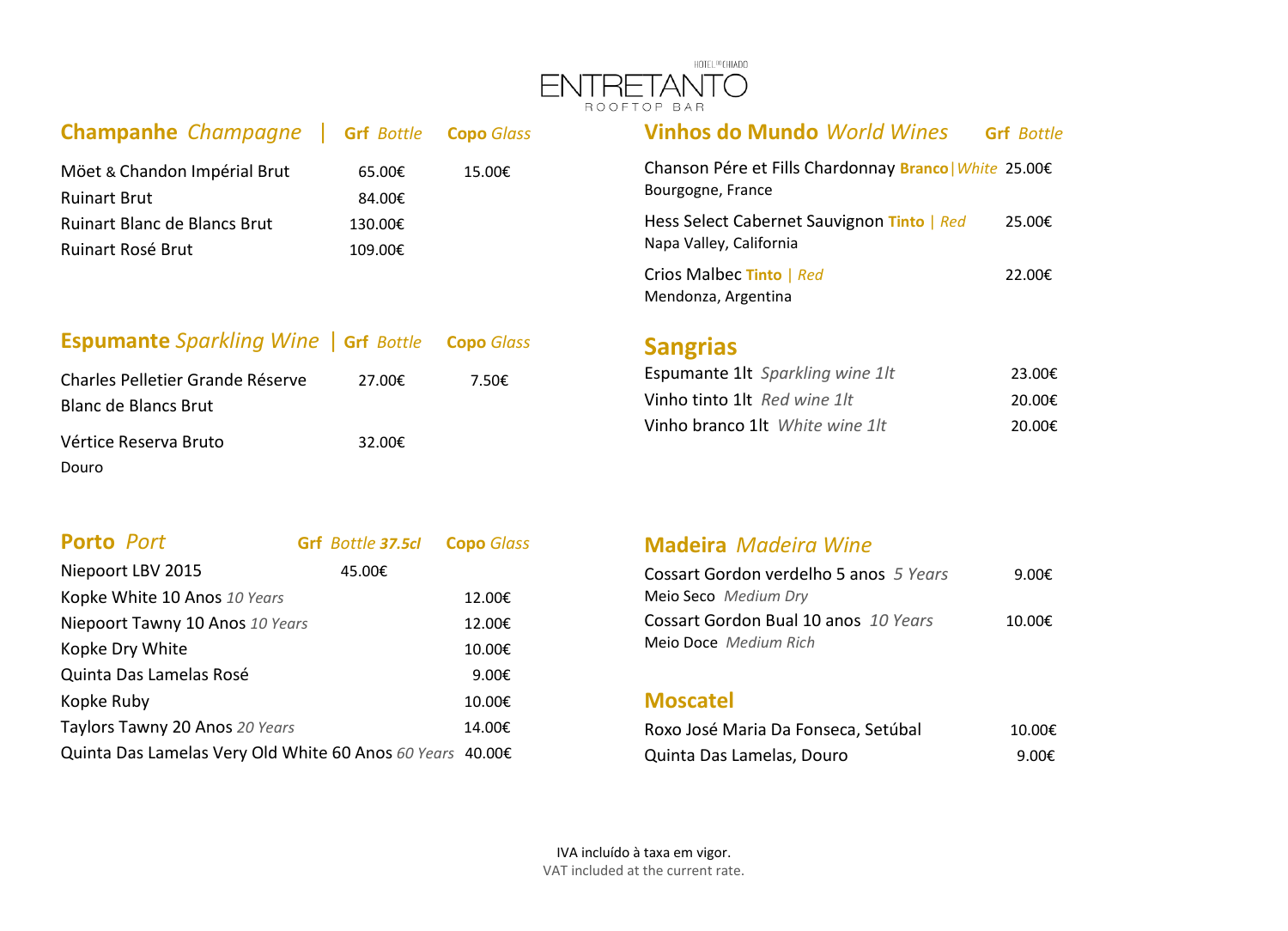

## **Whisky**

| Johnnie Walker Blue Label   | 25.00€ |
|-----------------------------|--------|
| Johnnie Walker Black Label  | 12.00€ |
| Johnnie Walker Red Label    | 9.00€  |
| Cardhu Single Malt 12 Years | 13.00€ |
| <b>Bulleit Bourbon</b>      | 12.00€ |
| <b>Bulleit Rye</b>          | 12.00€ |
| Jack Daniel's Single Barrel | 16.00€ |
| Roe & Co                    | 12.00€ |

### **Rum**

| Zacapa 23                          | 16.00€ |
|------------------------------------|--------|
| The Kraken Black Spiced            | 12.50€ |
| Diplomático Reserva Exclusiva      | 14.00€ |
| <b>Plantation Barbados 5 Years</b> | 11.00€ |
| <b>Plantation 3 Stars</b>          | 8.00€  |

## **Tequila**

| Don Julio Blanco   | 13.00€ |
|--------------------|--------|
| Don Julio Reposado | 16.00€ |

### **Vodka**

| Ketel One    | 11.00€ |
|--------------|--------|
| Smirnoff Red | 8.00€  |
| Cirôc        | 10.00€ |

| Adega Velha        | 12.00€ |
|--------------------|--------|
| <b>CRF Reserva</b> | 9.50€  |

### **Cognac**

| Pierre Ferrand 10 Générations | 14.00€ |
|-------------------------------|--------|
| Remy Martin X.O.              | 32.00€ |

## **Licores** *Liqueurs*

**Aguardente** *Brandy*

| Ginja D'Óbidos Vila Das Rainhas | 10.00€          |
|---------------------------------|-----------------|
| Licor Beirão                    | 9.00€           |
| Amarguinha                      | 8.00€           |
| Bailey's                        | 8.00 $\epsilon$ |

## **Aperitivos** *Appetizers*

| Campari                       | 9.50€ |
|-------------------------------|-------|
| Pimm's $n^2$ 1                | 9.50€ |
| Martini Rosso, Bianco, Rosato | 8.00€ |

IVA incluído à taxa em vigor. VAT included at the current rate.